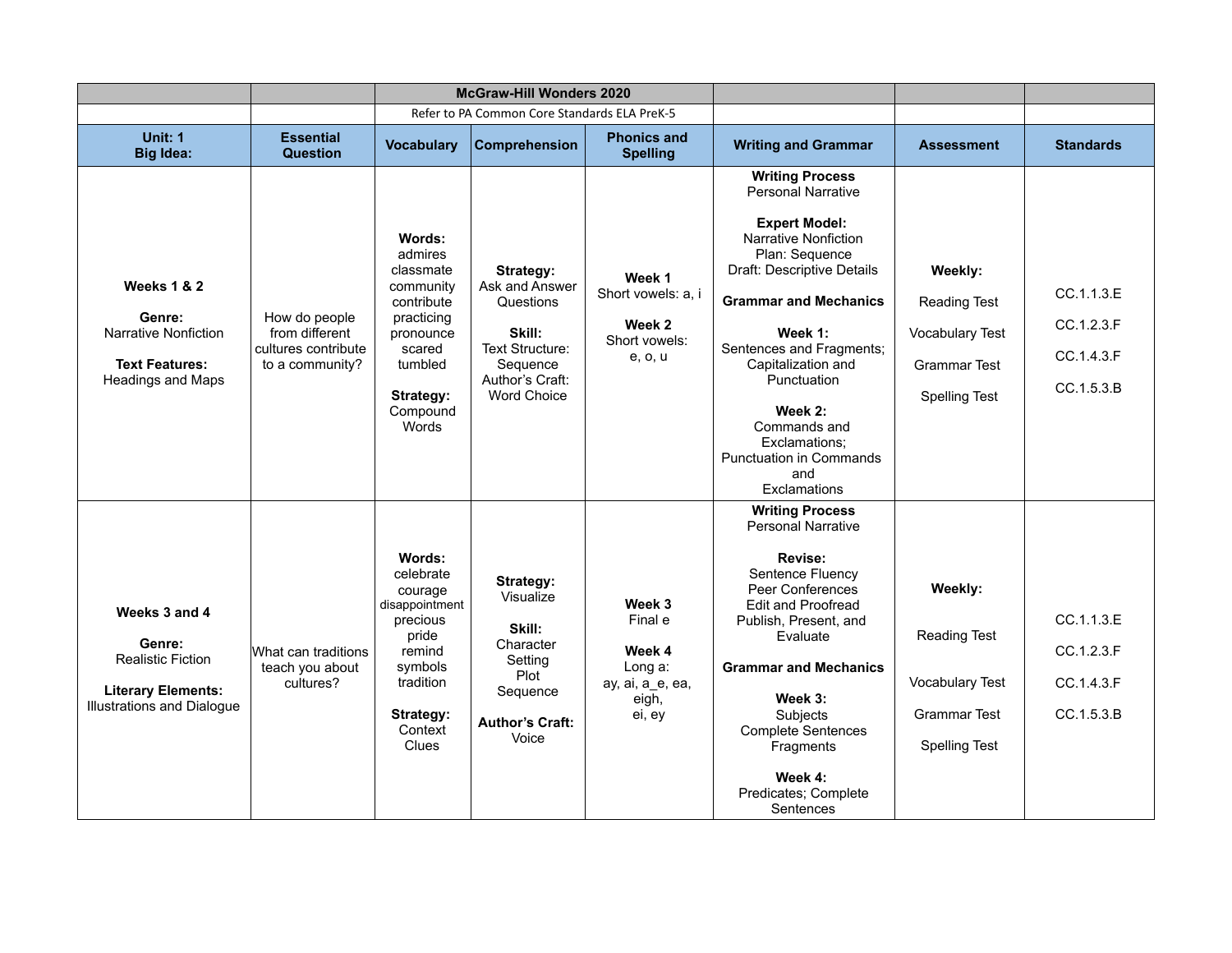| Week 5<br>Genre:<br>Argumentative Text<br><b>Text Features:</b><br>Captions<br>Maps<br><b>Sidebars</b><br>Week 6<br>Review, Extend, Assess |                                              | Words:<br>carved.<br>clues.<br>grand,<br>landmark,<br>massive,<br>monument.<br>national,<br>traces<br>Strategy:<br>Multiple<br>Meaning<br>Words                  | Strategy:<br>Ask and Answer<br>Questions<br>Skill:<br>Main Idea and<br>Key<br>Details<br><b>Author's Craft:</b><br>Author's<br>Purpose | Week 5<br>Long o:<br>o, ow, o_e, oa, oe                                                                             | <b>Writing Process</b><br>Persuasive Essay<br><b>Expert Model:</b><br>Argumentative Text<br><b>Plan: Identify Relevant</b><br>Information<br>Draft: Fact and Opinion<br><b>Grammar and Mechanics</b><br>Week 5:<br>Simple and Compound<br>Sentences; Punctuate<br>Simple and<br><b>Compound Sentences</b>                                         | Weekly:<br>Reading Test<br><b>Vocabulary Test</b><br><b>Grammar Test</b><br><b>Spelling Test</b> | CC.1.1.3.E<br>CC.1.2.3.A<br>CC.1.2.3.K<br>CC.1.2.3.F<br>CC.1.4.3.F               |
|--------------------------------------------------------------------------------------------------------------------------------------------|----------------------------------------------|------------------------------------------------------------------------------------------------------------------------------------------------------------------|----------------------------------------------------------------------------------------------------------------------------------------|---------------------------------------------------------------------------------------------------------------------|---------------------------------------------------------------------------------------------------------------------------------------------------------------------------------------------------------------------------------------------------------------------------------------------------------------------------------------------------|--------------------------------------------------------------------------------------------------|----------------------------------------------------------------------------------|
|                                                                                                                                            |                                              |                                                                                                                                                                  |                                                                                                                                        |                                                                                                                     |                                                                                                                                                                                                                                                                                                                                                   |                                                                                                  |                                                                                  |
| <b>Unit: 2</b><br><b>Big Idea:</b>                                                                                                         | <b>Essential</b><br><b>Question</b>          | <b>Vocabulary</b>                                                                                                                                                | <b>Comprehension</b>                                                                                                                   | <b>Phonics and</b><br><b>Spelling</b>                                                                               | <b>Writing and Grammar</b>                                                                                                                                                                                                                                                                                                                        | <b>Assessment</b>                                                                                | <b>Standards</b>                                                                 |
| Weeks 1 and 2<br>Genre:<br><b>Expository Text</b><br><b>Text Features:</b><br><b>Headings and</b><br><b>Bar Graphs</b>                     | How do<br>people make<br>government<br>work? | Words:<br>announced<br>candidates<br>convince<br>decisions<br>elect<br>estimate<br>government<br>independent<br>Strategy:<br>Prefixes:<br>re-, un-, dis-,<br>mis | Strategy:<br>Reread Skill:<br>Author's Point of<br>View<br><b>Author's Craft:</b><br>Author's<br>Purpose: Text<br>Stucture             | Week 1<br>Long i:<br>i, ie, igh, i_e, y;<br>Long u: u, u_e, ew<br>Week 2<br>Long e:<br>e, ea, ee, e_e, ie,<br>ey, y | <b>Writing Process</b><br><b>Expository Essay</b><br><b>Expert Model:</b><br><b>Expository Text</b><br>Plan: Paraphrase<br><b>Draft:</b> Developing the Topic<br><b>Grammar and Mechanics</b><br>Week 1:<br>Kinds of Nouns; Capitalize<br>Proper Nouns<br>Week 2:<br>Singular and Plural Nouns;<br><b>Punctuate Four Sentence</b><br><b>Types</b> | Weekly:<br><b>Reading Test</b><br><b>Vocabulary Test</b><br>Grammar Test<br><b>Spelling Test</b> | CC.1.1.3.D<br>CC.1.1.3.E<br>CC.1.2.3.F<br>CC.1.2.3.G<br>CC.1.2.3.L<br>CC.1.4.3.F |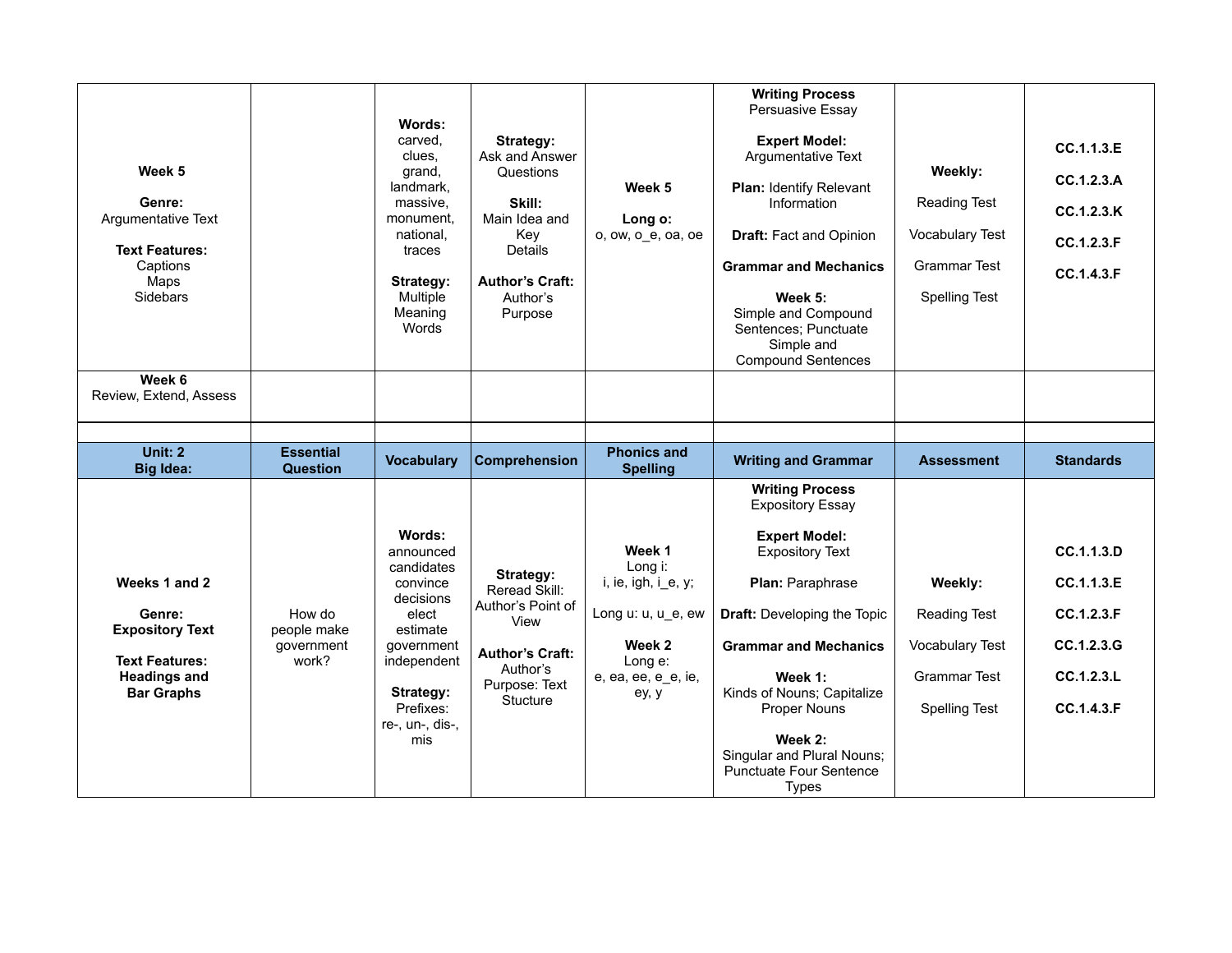| Weeks 3 and 4<br>Genre<br><b>Historical Fiction</b><br><b>Literary Elements</b><br>Events<br>and<br>Illustrations | Why do people<br>immigrate to new<br>places? | Words:<br>arrived<br>immigrated<br>inspected<br>moment<br>opportunity<br>photographs<br>valuable<br>whispered<br>Strategy:<br>Figurative<br>Language:<br>Similes                             | Strategy:<br><b>Make Predictions</b><br><b>Skill: Theme</b><br><b>Author's Craft:</b><br>Text Structure:<br>Cause and Effect | Week 3<br>Words with Silent<br>Letters<br>Week 4<br>Three-Letter Blends | <b>Writing Process</b><br><b>Expository Essay</b><br>Revise:<br>Strong Conclusion;<br>Peer Conferences:<br>Edit and Proofread:<br>Publish, Present, and<br>Evaluate<br><b>Grammar and Mechanics</b><br>Week 3:<br>Special Nouns; Spelling<br>Plural<br><b>Nouns</b><br>Week 4:<br><b>Combining Sentences;</b><br>Commas   | Weekly:<br><b>Reading Test</b><br><b>Vocabulary Test</b><br>Grammar Test<br><b>Spelling Test</b>        | CC.1.1.3.E<br>CC.1.2.3.C<br>CC.1.2.3.F<br>CC.1.3.3.A<br>CC.1.4.3.F |
|-------------------------------------------------------------------------------------------------------------------|----------------------------------------------|----------------------------------------------------------------------------------------------------------------------------------------------------------------------------------------------|------------------------------------------------------------------------------------------------------------------------------|-------------------------------------------------------------------------|---------------------------------------------------------------------------------------------------------------------------------------------------------------------------------------------------------------------------------------------------------------------------------------------------------------------------|---------------------------------------------------------------------------------------------------------|--------------------------------------------------------------------|
| Week <sub>5</sub><br>Genre<br>Poetry<br><b>Text Structure</b><br>Limerick<br>and<br>Free Verse<br>Week 6          | How do people<br>figure things out?          | Words:<br>bounce<br>imagine<br>inventor<br>observer<br><b>Poetry</b><br>Terms:<br>alliteration<br>free verse<br>limerick,<br>rhyme<br>Strategy:<br>Figurative<br>Language:<br><b>Similes</b> | Literary<br>Elements:<br>Alliteration<br>and Rhyme<br>Skill:<br>Point of View<br><b>Author's Craft:</b><br>Voice (Humor)     | Week 5<br>Digraphs                                                      | <b>Writing Process</b><br><b>Expository Essay</b><br>Revise:<br><b>Strong Conclusion</b><br>Peer Conferences; Edit and<br>Proofread:<br>Publish, Present, and<br>Evaluate<br><b>Grammar and Mechanics</b><br>Week 3:<br>Special Nouns<br><b>Spelling Plural Nouns</b><br>Week 4:<br><b>Combining Sentences;</b><br>Commas | Weekly:<br><b>Reading Test</b><br><b>Vocabulary Test</b><br><b>Grammar Test</b><br><b>Spelling Test</b> | CC.1.1.3.E<br>CC.1.2.3.D<br>CC.1.2.3.F<br>CC.1.4.3.F               |
| Review, Extend, Assess                                                                                            |                                              |                                                                                                                                                                                              |                                                                                                                              |                                                                         |                                                                                                                                                                                                                                                                                                                           |                                                                                                         |                                                                    |
|                                                                                                                   |                                              |                                                                                                                                                                                              |                                                                                                                              |                                                                         |                                                                                                                                                                                                                                                                                                                           |                                                                                                         |                                                                    |
| <b>Unit: 3</b><br><b>Big Idea:</b>                                                                                | <b>Essential</b><br><b>Question</b>          | <b>Vocabulary</b>                                                                                                                                                                            | <b>Comprehension</b>                                                                                                         | <b>Phonics and</b><br><b>Spelling</b>                                   | <b>Writing and Grammar</b>                                                                                                                                                                                                                                                                                                | <b>Assessment</b>                                                                                       | <b>Standards</b>                                                   |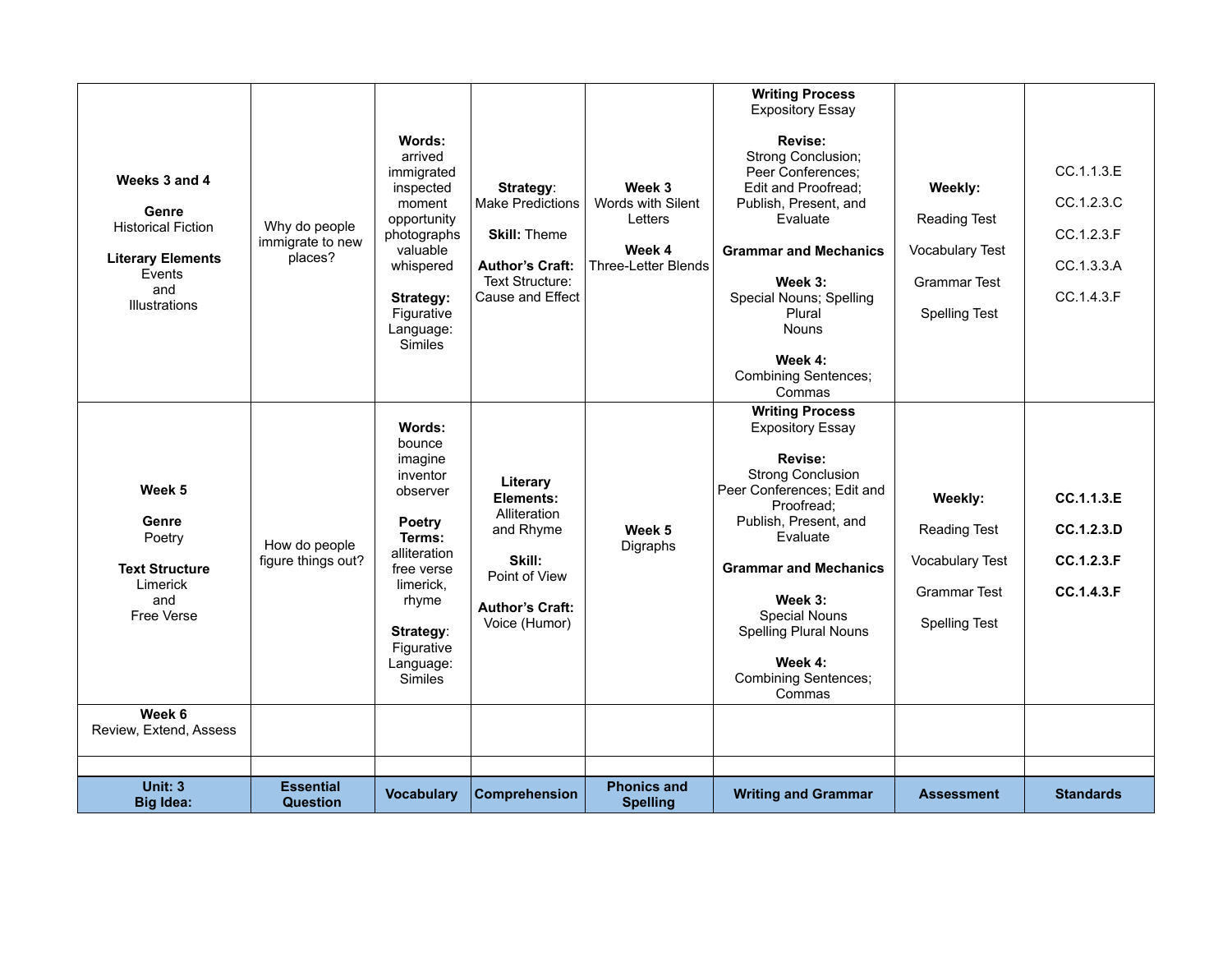| <b>Weeks 1 &amp; 2</b><br>Genre<br><b>Expository Text</b><br><b>Text Features</b><br>Key Words<br>and Charts     | What do we know<br>about Earth and<br>its neighbors? | <b>Vocabulary</b><br>amount<br>astronomy<br>globe<br>solar<br>system<br>support<br>surface<br>temperature<br>warmth<br>Strategy:<br>Suffixes:<br>$-y$ , $-ly$          | Strategy:<br>Summarize<br>Skill:<br>Main Idea &<br><b>Key Details</b> | Week 1:<br>r-Controlled Vowels<br>Week 2:<br>r-Controlled Vowels           | <b>Writing Process:</b><br><b>Expository Essay</b><br><b>Grammar/Mechanics:</b><br>Week 1:<br><b>Action Verbs:</b><br><b>Quotation Marks &amp; Colons</b><br>in Time<br>Week 2:<br>Present-Tense Verb;<br>Subject-Verb Agreement | Weekly:<br><b>Reading Test</b><br>Vocabulary Test<br><b>Grammar Test</b><br><b>Spelling Test</b> | CC.1.1.3.E<br>CC.1.2.3.A<br>CC.1.2.3.F<br>CC.1.4.3.F |
|------------------------------------------------------------------------------------------------------------------|------------------------------------------------------|------------------------------------------------------------------------------------------------------------------------------------------------------------------------|-----------------------------------------------------------------------|----------------------------------------------------------------------------|----------------------------------------------------------------------------------------------------------------------------------------------------------------------------------------------------------------------------------|--------------------------------------------------------------------------------------------------|------------------------------------------------------|
| <b>Weeks 3 &amp; 4</b><br>Genre<br>Folktale<br><b>Literary Elements</b><br><b>Illustrations &amp; Lessons</b>    | What makes<br>different animals<br>unique?           | Words:<br>disbelief<br>dismay<br>fabulous<br>features<br>offered<br>splendid<br>unique<br>watchful<br>Strategy:<br>Context Clues:<br>Synonyms                          | Strategy:<br>Visualize<br>Skill:<br>Problem &<br>Solution             | Week 3:<br>r-Controlled Vowels<br>Week 4:<br>Prefixes:<br>pre-, dis-, mis- | <b>Writing Process:</b><br><b>Expository Essay</b><br><b>Grammar/Mechanics:</b><br>Week 3:<br>Past-Tense Verbs:<br>Abbreviations & Name<br><b>Titles</b><br>Week 4:<br>Future-Tense Verbs:<br><b>Book Titles</b>                 | Weekly:<br><b>Reading Test</b><br>Vocabulary Test<br><b>Grammar Test</b><br><b>Spelling Test</b> | CC.1.1.3.E<br>CC.1.2.3.F<br>CC.1.4.3.F<br>CC.1.5.3.D |
| Week 5<br>Genre:<br><b>Expository Text</b><br><b>Text Features:</b><br><b>Timelines &amp; Captions</b><br>Week 6 | How is each event<br>in history unique?              | Words:<br>agreeable<br>appreciate<br>boomed<br>descendants<br>populations<br>resources<br>transportation<br>vehicle<br>Strategy:<br>Suffixes:<br>-able, -ful,<br>-less | Strategy:<br>Summarize<br>Skill:<br>Sequence                          | Week 5:<br>Diphthongs /oi/<br>and /ou/                                     | <b>Writing Process:</b><br><b>Feature Article</b><br><b>Grammar/Mechanics:</b><br>Combining Sentences with<br>Verbs<br><b>Puncutation in Formal</b><br>Letters, Dates, Addresses, &<br>Locations                                 | Weekly:<br>Reading Test<br><b>Vocabulary Test</b><br><b>Grammar Test</b><br><b>Spelling Test</b> | CC.1.1.3.E<br>CC.1.2.3.F<br>CC.1.3.3.C<br>CC.1.4.3.F |
| Review, Extend, Assess                                                                                           |                                                      |                                                                                                                                                                        |                                                                       |                                                                            |                                                                                                                                                                                                                                  |                                                                                                  |                                                      |
| Unit: 4<br><b>Big Idea:</b>                                                                                      | <b>Essential</b><br><b>Question</b>                  | <b>Vocabulary</b>                                                                                                                                                      | Comprehension                                                         | <b>Phonics and</b><br><b>Spelling</b>                                      | <b>Writing and Grammar</b>                                                                                                                                                                                                       | <b>Assessment</b>                                                                                | <b>Standards</b>                                     |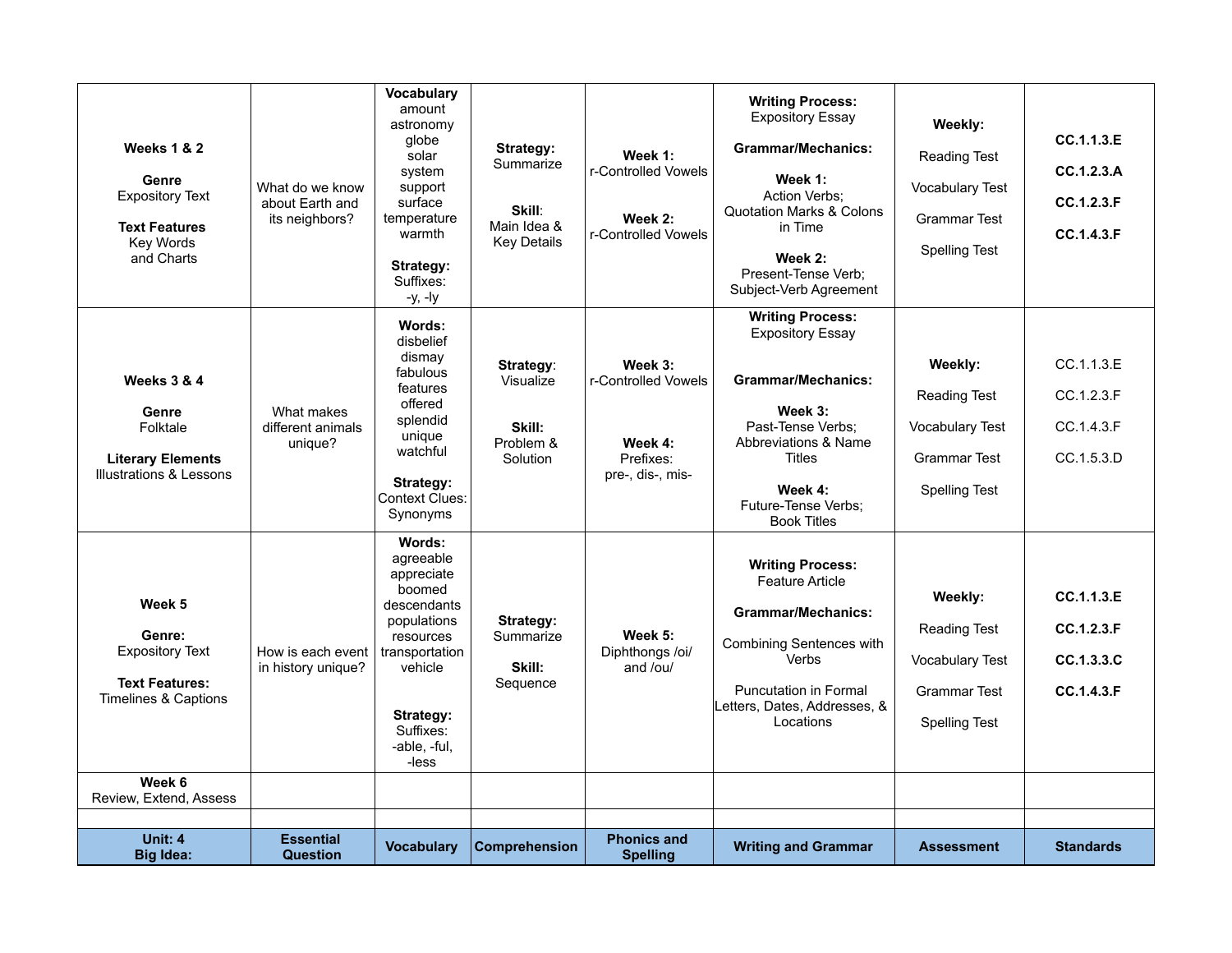| Weeks 1 and 2<br>Genre<br><b>Realistic Fiction</b><br><b>Literary Elements</b><br>Dialogue<br>and Illustrations | How can<br>you use what you<br>know to<br>help others?        | Words:<br>achievement<br>apologized<br>attention<br>audience<br>confidence<br>embarrassed<br>realized<br>talents<br>Strategy:<br>Prefixes:<br>un-, non-, im-,<br>pre | Strategy:<br>Ask & Answer<br>Questions<br>Skill:<br>Point of View                                      | Week 1:<br>/u/: oo, ew, u e,<br>u, ui, ou<br>/u/: oo. ou<br>Week 2:<br><b>Plural Words</b> | <b>Writing Process:</b><br><b>Realistic Fiction</b><br><b>Grammar/Mechanics:</b><br>Week 1:<br>Linking Verbs,<br><b>End Punctuation</b><br><b>Complete Sentences</b><br>Week 2:<br>Contractions with Not;<br><b>Using Apostrophes</b>                     | Weekly<br><b>Reading Test</b><br><b>Vocabulary Test</b><br><b>Grammar Test</b><br><b>Spelling Test</b>  | CC.1.1.3.E<br>CC.1.2.3.F<br>CC.1.3.3.B<br>CC.1.4.3.F |
|-----------------------------------------------------------------------------------------------------------------|---------------------------------------------------------------|----------------------------------------------------------------------------------------------------------------------------------------------------------------------|--------------------------------------------------------------------------------------------------------|--------------------------------------------------------------------------------------------|-----------------------------------------------------------------------------------------------------------------------------------------------------------------------------------------------------------------------------------------------------------|---------------------------------------------------------------------------------------------------------|------------------------------------------------------|
| <b>Weeks 3 &amp; 4</b><br>Genre:<br><b>Expository Text</b><br><b>Text Features</b><br>Maps and Captions         | How do<br>animals adapt to<br>challenges in<br>their habitat? | Words:<br>alert<br>competition<br>environment,<br>excellent<br>prefer<br>protection<br>related<br>shelter<br>Strategy:<br>Sentence<br><b>Clues</b>                   | Strategy:<br>Reread<br>Skill:<br>Text Structure:<br>Compare &<br>Contrast                              | Week 3:<br>Variant Vowel /o/<br>Week 4:<br>Homophones                                      | <b>Writing Process:</b><br><b>Realistic Fiction</b><br><b>Grammar/Mechanics:</b><br>Week 3:<br>Main & Helping Verbs<br><b>Quotation Marks</b><br>Commas and Periods in<br>Dialogue<br>Week 4:<br><b>Complex Sentences</b><br>Using Commas in<br>Sentences | Weekly:<br><b>Reading Test</b><br><b>Vocabulary Test</b><br>Grammar Test<br><b>Spelling Test</b>        | CC.1.1.3.E<br>CC.1.2.3.F<br>CC.1.2.3.1<br>CC.1.4.3.F |
| Week 5<br>Genre<br>Poetry<br><b>Text Structure</b><br>Narrative and<br><b>Free Verse</b>                        | How can<br>others<br>inspire us?                              | Words:<br>adventurous<br>courageous<br>extremely<br>weird<br>Poetry<br>Terms:<br>free<br>verse<br>narrative<br>poem<br>repetition<br>rhyme<br>Strategy:<br>Metaphor  | Literary<br>Elements:<br>Repetition &<br>Rhyme<br>Skill:<br>Theme<br><b>Author's Craft:</b><br>Imagery | Week 5<br>Soft c and g                                                                     | <b>Writing Process:</b><br>Narrative Poem<br>Grammar/Mechanics:<br>Week $5$ :<br>Irregular Verbs; Correct<br>Verb Forms                                                                                                                                   | Weekly:<br><b>Reading Test</b><br><b>Vocabulary Test</b><br><b>Grammar Test</b><br><b>Spelling Test</b> | CC.1.1.3.E<br>CC.1.2.3.F<br>CC.1.3.3.A<br>CC.1.4.3.F |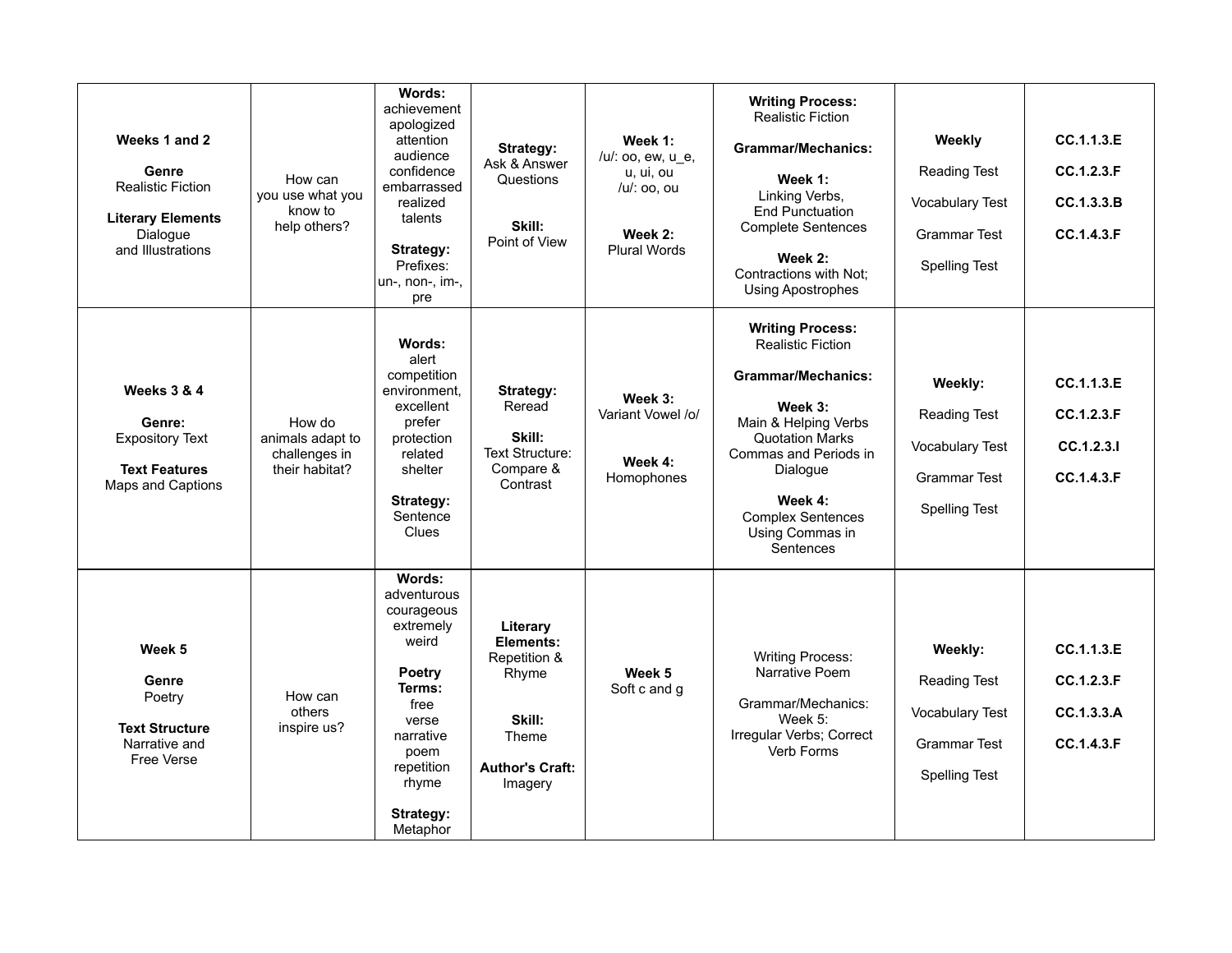| Week 6<br>Review, Extend, Assess                                                                       |                                |                                                                                                                                                             |                                                                                                                                                  |                                                                                                  |                                                                                                                                                                                                                                                                                                             |                                                                                                  |                                                      |
|--------------------------------------------------------------------------------------------------------|--------------------------------|-------------------------------------------------------------------------------------------------------------------------------------------------------------|--------------------------------------------------------------------------------------------------------------------------------------------------|--------------------------------------------------------------------------------------------------|-------------------------------------------------------------------------------------------------------------------------------------------------------------------------------------------------------------------------------------------------------------------------------------------------------------|--------------------------------------------------------------------------------------------------|------------------------------------------------------|
| Unit: $5$                                                                                              | <b>Essential</b>               |                                                                                                                                                             |                                                                                                                                                  | <b>Phonics and</b>                                                                               |                                                                                                                                                                                                                                                                                                             |                                                                                                  |                                                      |
| <b>Big Idea:</b>                                                                                       | <b>Question</b>                | <b>Vocabulary</b>                                                                                                                                           | <b>Comprehension</b>                                                                                                                             | <b>Spelling</b>                                                                                  | <b>Writing and Grammar</b>                                                                                                                                                                                                                                                                                  | <b>Assessment</b>                                                                                | <b>Standards</b>                                     |
| Weeks 1 and 2<br>Genre<br>Biography<br><b>Text Features:</b><br><b>Captions and Timelines</b>          | What do good<br>citizens do?   | Words:<br>citizenship<br>continued<br>daring<br>horrified<br>participate<br>proposed<br>unfairness<br>waver<br>Strategy:<br>Prefixes and<br><b>Suffixes</b> | Strategy:<br>Ask and Answer<br>Questions<br>Skill:<br>Author's Point of<br>View<br><b>Author's Craft:</b><br>Text Structure:<br>Cause and Effect | Week 1<br>Compound Words<br>Week 2<br>Inflectional Endings                                       | <b>Writing Process</b><br>Biography<br><b>Expert Model:</b><br>Biography<br>Plan: Use a Variety of<br>Sources<br>Draft: Sequence<br><b>Grammar and Mechanics</b><br>Week 1:<br>Singular and Plural<br>Pronouns:<br>Capitalizing I, and Nouns<br>Week 2:<br>Subject and Object<br>Pronouns:<br>Pronoun Usage | Weekly:<br>Reading Test<br><b>Vocabulary Test</b><br>Grammar Test<br>Spelling Test               | CC.1.1.3.E<br>CC.1.2.3.B<br>CC.1.2.3.F<br>CC.1.4.3.F |
| Weeks 3 and 4<br>Genre<br><b>Fairy Tale</b><br><b>Literary Elements:</b><br><b>Events and Messages</b> | How do we get<br>what we need? | Words:<br>admit<br>barter<br>considered<br>creation<br>humble<br>magnificent<br>payment<br>reluctantly<br>Strategy:<br>Root Words                           | Strategy:<br>Summarize<br>Skill:<br>Point of View<br><b>Author's Craft:</b><br>Voice                                                             | Week 3<br>Syllabication:<br><b>Closed Syllables</b><br>Week 4<br>Inflectional<br>Endings, y to i | <b>Writing Process</b><br>Biography<br>Revise:<br><b>Precise Nouns</b><br>Peer Conferences; Edit and<br>Proofread;<br>Publish, Present, and<br>Evaluate<br><b>Grammar and Mechanics</b><br>Week 3:<br>Pronoun-Verb Agreement<br>Week 4:<br>Possessive Pronouns;<br>and Reflexive Nouns                      | Weekly:<br>Reading Test<br><b>Vocabulary Test</b><br><b>Grammar Test</b><br><b>Spelling Test</b> | CC.1.1.3.E<br>CC.1.2.3.D<br>CC.1.2.3.F<br>CC.1.4.3.F |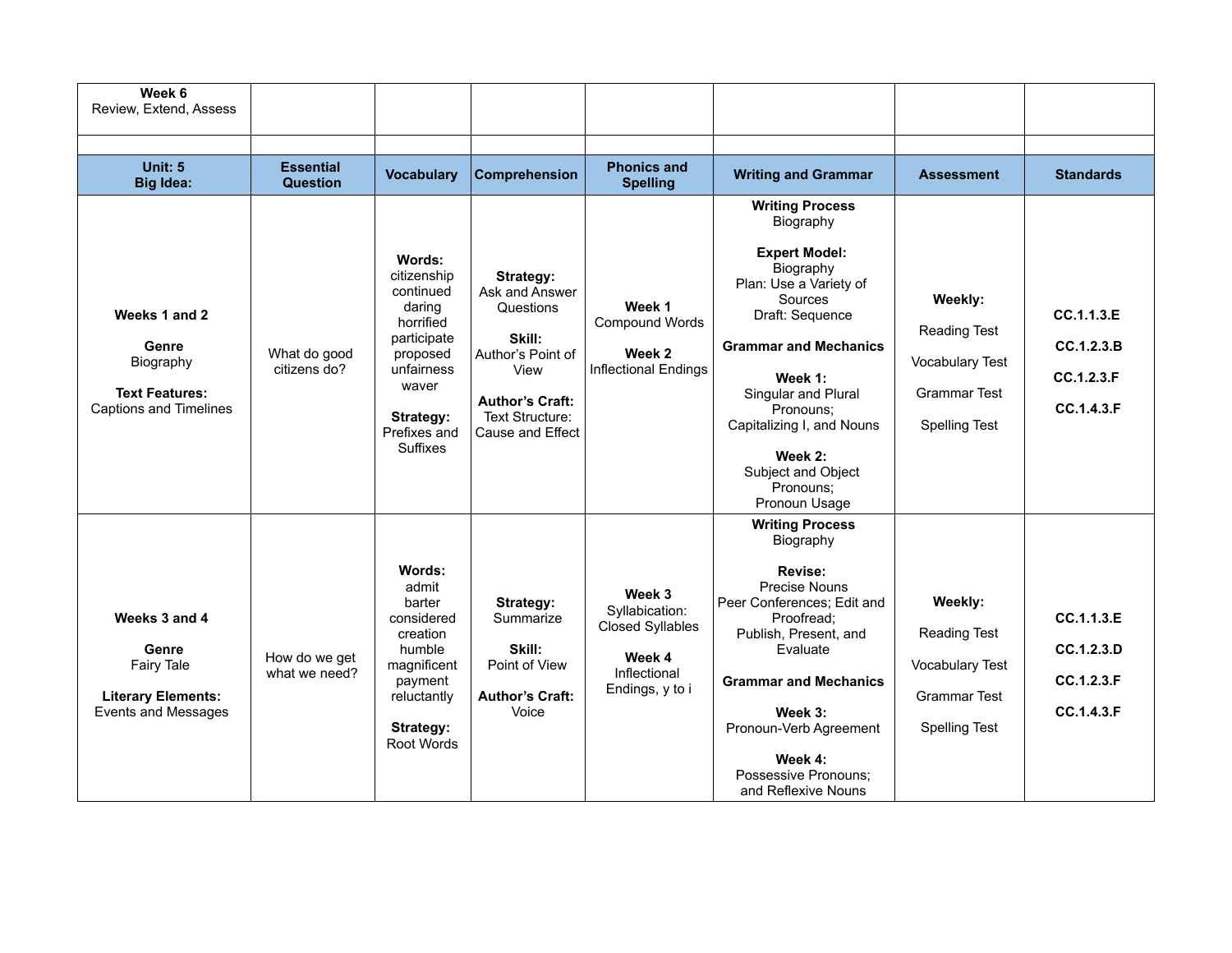| Week 5<br>Genre<br>Argumentative Text<br><b>Text Features</b><br>Headings and<br><b>Sidebars</b>     | What are different<br>kinds of energy?     | Words:<br>energy<br>natural<br>pollution<br>produce<br>renewable<br>replace<br>sources<br>traditional<br>Strategy:<br>Context Clues:<br>Homophones    | Strategy:<br>Ask and Answer<br>Questions<br>Skill:<br>Cause and Effect<br><b>Author's Craft:</b><br><b>Text Feature</b> | Week 5<br>Open Syllables                                                         | <b>Writing Process</b><br>Opinion Essay<br><b>Expert Model:</b><br>Argumentative Text<br>Plan: Organization<br>Draft: Fact and Opinion<br><b>Grammar and Mechanics</b><br>Pronoun-Verb Contractions<br>Spelling Contractions and<br>Possessive Pronouns  | Weekly:<br><b>Reading Test</b><br><b>Vocabulary Test</b><br><b>Grammar Test</b><br><b>Spelling Test</b> | CC.1.1.3.E<br>CC.1.2.3.C<br>CC.1.2.3.F<br>CC.1.4.3.F |
|------------------------------------------------------------------------------------------------------|--------------------------------------------|-------------------------------------------------------------------------------------------------------------------------------------------------------|-------------------------------------------------------------------------------------------------------------------------|----------------------------------------------------------------------------------|----------------------------------------------------------------------------------------------------------------------------------------------------------------------------------------------------------------------------------------------------------|---------------------------------------------------------------------------------------------------------|------------------------------------------------------|
| Week 6<br>Review, Extend, Assess                                                                     |                                            |                                                                                                                                                       |                                                                                                                         |                                                                                  |                                                                                                                                                                                                                                                          |                                                                                                         |                                                      |
| Unit: 6<br><b>Big Idea:</b>                                                                          | <b>Essential</b><br><b>Question</b>        | <b>Vocabulary</b>                                                                                                                                     | Comprehension                                                                                                           | <b>Phonics and</b><br><b>Spelling</b>                                            | <b>Writing and Grammar</b>                                                                                                                                                                                                                               | <b>Assessment</b>                                                                                       | <b>Standards</b>                                     |
| <b>Weeks 1 &amp; 2</b><br>Genre<br>Biography<br><b>Text Features</b><br>Key Words and<br>Photographs | Why are goals<br>important?                | Words:<br>communicated<br>essential<br>qoal<br>motivated<br>professional<br>research<br>serious<br>specialist<br>Strategy:<br>Greek and<br>Latin Root | Strategy:<br>Reread<br>Skill:<br>Problem &<br>Solution                                                                  | Week 1:<br>Prefixes<br>Week 2:<br>Consonant + le<br>Syllables                    | <b>Writing Process:</b><br>Research Report<br><b>Grammar/Mechanics:</b><br>Week 1:<br>Adjectives and Articles;<br>Commas in a Series and<br>in Dates<br>Week 2:<br><b>Adjectives That Compare</b><br>Correct Comparative and<br><b>Superlative Forms</b> | Weekly:<br><b>Reading Test</b><br><b>Vocabulary Test</b><br><b>Grammar Test</b><br><b>Spelling Test</b> | CC.1.1.3.D<br>CC.1.1.3.E<br>CC.1.2.3.F<br>CC.1.4.3.F |
| <b>Weeks 3 &amp; 4</b><br>Genre:<br>Drama Myth<br><b>Text Structure</b><br><b>Literary Elements</b>  | How do you<br>decide what is<br>important? | Words:<br>alarmed<br>anguish<br>necessary<br>obsessed<br>possess<br>reward<br>treasure<br>wealth<br>Strategy:<br><b>Root Words</b>                    | Strategy:<br><b>Make Predictions</b><br>Skill:<br>Theme                                                                 | Week 3:<br>Vowel-Team<br>Syllables<br>Week 4:<br>r-Controlled Vowel<br>Syllables | <b>Writing Process:</b><br>Research Report<br><b>Grammar/Mechanics:</b><br>Week 3:<br>Adverbs, Adverbs<br>and Adjectives<br>Week 4:<br>Adverbs That Compare;<br>Using More and Most                                                                      | Weekly:<br><b>Reading Test</b><br><b>Vocabulary Test</b><br><b>Grammar Test</b><br><b>Spelling Test</b> | CC.1.1.3.E<br>CC.1.2.3.F<br>CC.1.3.3.H<br>CC.1.4.3.F |